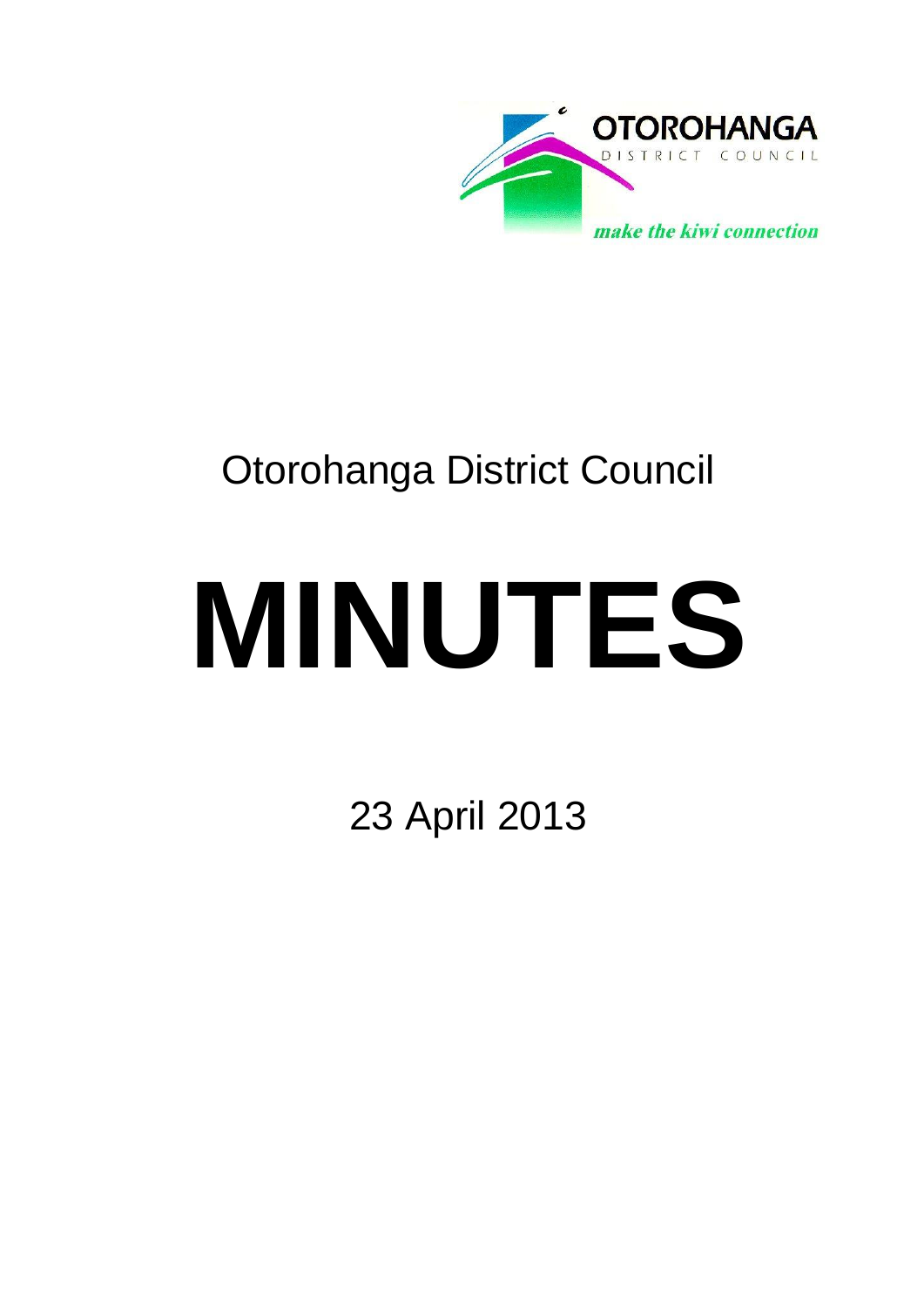### **OTOROHANGA DISTRICT COUNCIL**

23 April 2013

Minutes of an ordinary meeting of the Otorohanga District Council held in the Council Chambers, Maniapoto St, Otorohanga on Tuesday 23 April 2013 commencing at 10.09am.

# **MINUTES**

Minutes are unconfirmed and subject to amendment at the next meeting of Council.

#### **ORDER OF BUSINESS:**

| <b>ITEM</b>                         | <b>PRECIS</b>                                                                                      | <b>PAGE</b>    |  |
|-------------------------------------|----------------------------------------------------------------------------------------------------|----------------|--|
| <b>PRESENT</b>                      |                                                                                                    | 1              |  |
| IN ATTENDANCE                       |                                                                                                    | 1              |  |
| <b>APOLOGIES</b>                    |                                                                                                    | 1              |  |
|                                     | <b>ITEMS TO BE CONSIDERED IN GENERAL BUSINESS</b>                                                  | 1              |  |
|                                     | CONFIRAMTION OF MINUTES - 2 APRIL 2013                                                             | 1              |  |
| <b>REPORTS</b>                      |                                                                                                    | 1              |  |
| Item $336$                          | OTOROHANGA COMMUNITY BOARD MINUTES 14 MARCH 2013                                                   | 1              |  |
| Item $337$                          | KAWHIA COMMUNITY BOARD MINUTES 22 MARCH 2013                                                       | $\overline{2}$ |  |
| Item 338                            | ENVIRONMENTAL HEALTH OFFICER/LIQUOR LICENSING INSPECTOR'S<br>REPORT FOR DECEMBER 2012 - MARCH 2013 | 2              |  |
| Item $339$                          | PLANNING REPORT FOR JANUARY TO MARCH 2013                                                          | 3              |  |
| Item $340$                          | DISTRICT BUILDING CONTROL OFFICERS REPORT FOR JANUARY TO<br><b>MARCH 2013</b>                      | 3              |  |
| Item $341$                          | DRAFT ANNUAL PLAN 2013/14                                                                          | 3              |  |
| Item $342$                          | ROAD LEGALISATION PART TE TAHI ROAD SO 460937                                                      | 5              |  |
| Item $343$                          | ROAD LEGALISATION PART SIRCOMBE ROAD SO 45419                                                      | 5              |  |
| Item $344$                          | ODC MATTERS REFERRED FROM 2 APRIL 2013                                                             | 6              |  |
| <b>GENERAL</b>                      |                                                                                                    | 7              |  |
| Item $345$                          | WATER SERVICES DISASTER INSURANCE CONFIDENTIAL                                                     | 8              |  |
| <b>MOTION TO EXCLUDE THE PUBLIC</b> |                                                                                                    |                |  |
| <b>MEETING CLOSURE</b>              |                                                                                                    |                |  |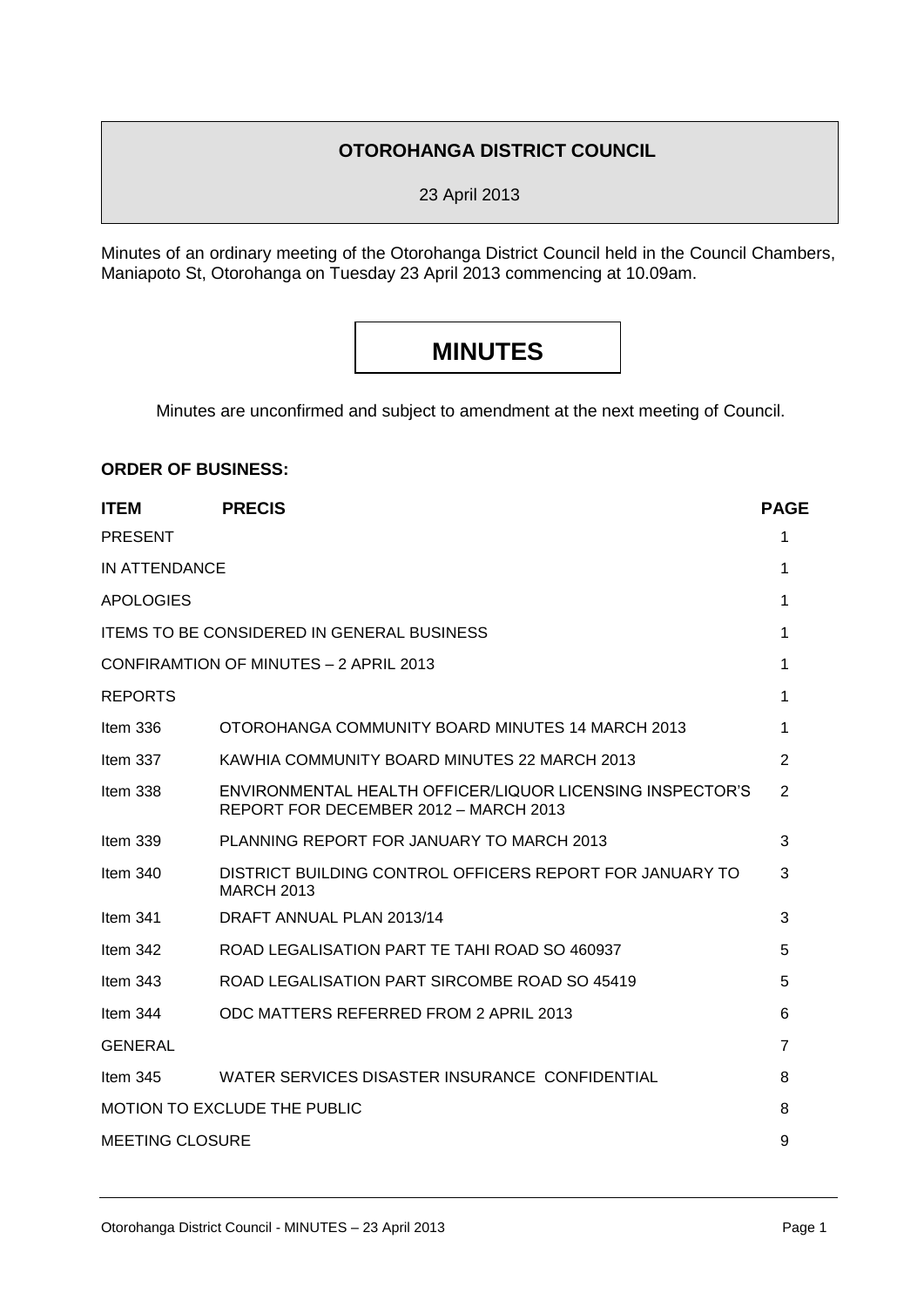#### **PRESENT**

Mr DF Williams (Mayor), Crs MM Baxter, S Blackler, RM Johnson, AG Ormsby, KM Phillips, DM Pilkington and RJ Prescott.

#### **IN ATTENDANCE**

Messrs DC Clibbery (Chief Executive & Engineering Manager), GD Bunn (Finance & Administration Manager), AR Loe (Environmental Services Manager) and CA Tutty (Governance Supervisor).

#### **OPENING PRAYER**

Cr Baxter read the Opening Prayer.

#### **STAFFING MATTER**

The Finance & Administration Manager introduced to Councillors Council's newly appointed Customer Services Officer, Mrs Kim Van Straalen.

#### **CONFIRMATION OF MINUTES – 2 APRIL 2013**

**Resolved** that the minutes of the meeting of the Otorohanga District Council held on 2 April 2013, as previously circulated, be approved as a true and correct record of that meeting.

#### **Cr Prescott / CrJohnson**

#### **MATTERS ARISING**

#### **WALKER ROAD**

Cr Pilkington queried the current situation in respect to Walker Road. The Engineering Manager replied that the road construction works were substantially completed.

#### **FORMER OTOROHANGA HOTEL**

In reply to Cr Phillips, the Environmental Services Manager advised that there had been approximately 15 gambling machines in the establishment.

#### **REPORTS**

#### **Item 336 OTOROHANGA COMMUNITY BOARD MINUTES 14 MARCH 2013**

#### **Discussion**

His Worship informed Members that Ms Elaine Prescott is the newly appointed General Manager of the Otorohanga Kiwi House. He said she has had experience overseas running various wild life parks.

#### **Resolved**

That the minutes of the meeting of the Otorohanga Community Board held on 14 March 2013 be received.

#### **Cr Prescott / Cr Ormsby**

#### **FIRE BAN**

Members were informed that the District Fire Ban was lifted last Sunday, 21 April 2013.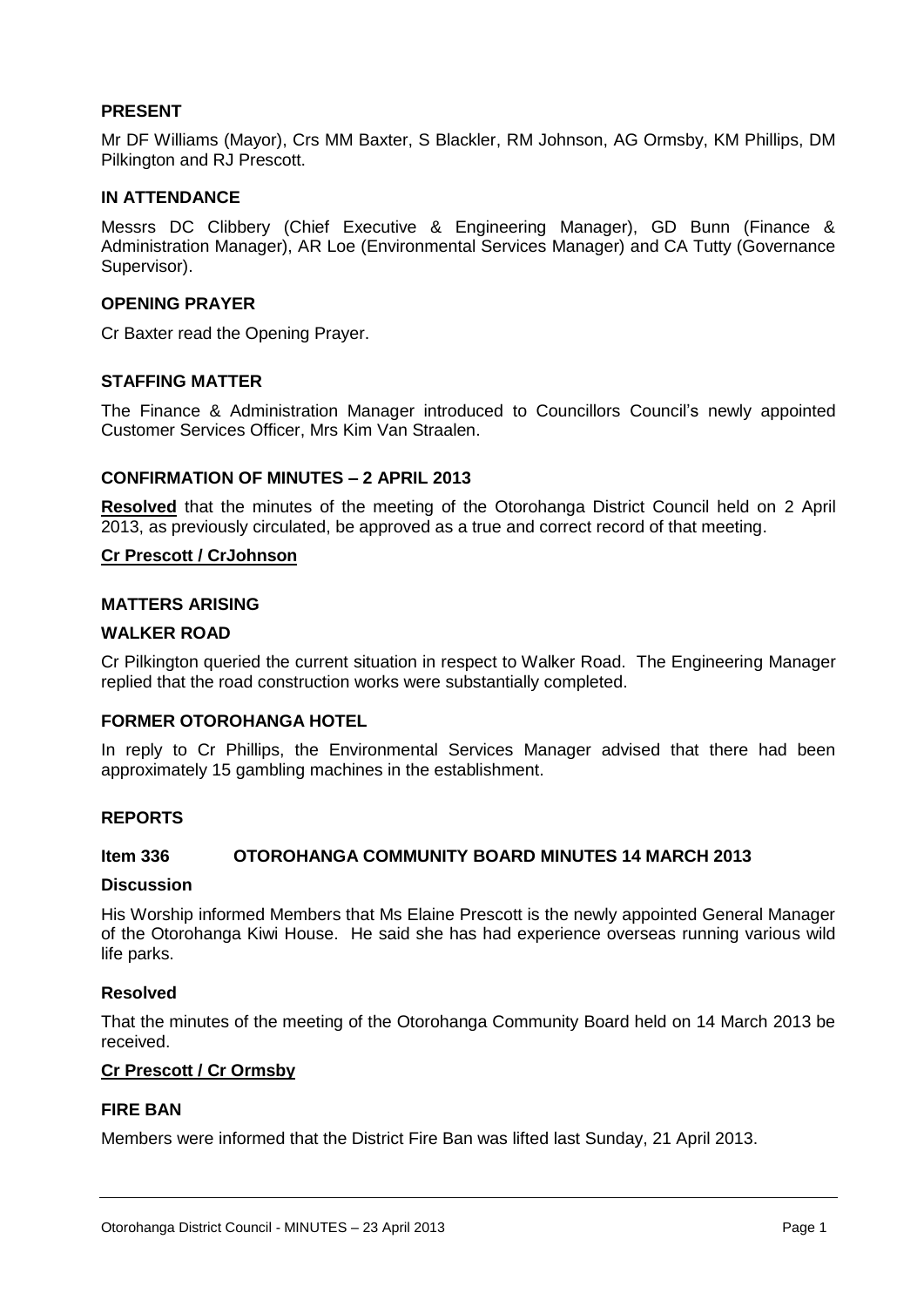#### **LAKE HUIPUTEA**

Cr Phillips expressed the opinion that the recently installed Pukeko at Lake Huiputea looks fantastic. Discussion was then held on whether this statue had been positioned to present the best view to passing motorists.

#### **Item 337 KAWHIA COMMUNITY BOARD MINUTES 22 MARCH 2013**

#### **Discussion**

#### **AOTEA SEAWALL**

Cr Pilkington referred to Matters Arising, item 83, Aotea Seawall, in particular to her advice that, to date, no maintenance has been carried out on the wall as this is not required. She said however, the wall is regularly monitored.

#### **PUTI BRIDGE**

Cr Pilkington referred to her comment that the Parks & Reserves budget is already overfunded and requested that this be amended to read 'under pressure'.

#### **KAREWA SLIPWAY**

Cr Pilkington reported she has spoken to Mr Alan Rutherford regarding the Karewa slipway and that he is in the process of organising a meeting of all interested parties in order to progress the suggestion that the slipway be further developed for larger boats.

#### **RENEWAL OF CONTRACTS**

Cr Phillips referred to item 26 regarding the Renewal of Contracts 919 and 928 and expressed the opinion that in considering the awarding of these Contracts to permanent locals only is providing preferential treatment for the locals. His Worship extended an invitation to Councillors to come out to Kawhia when this particular matter is being discussed. Cr Pilkington advised that the awarding of Contracts has been well discussed on more than one occasion. Cr Phillips expressed the opinion that the Board 'should tread with care' on this matter.

#### **Resolved**

That the minutes of the meeting of the Kawhia Community Board held on 22 March 2013 be received.

#### **Cr Pilkington / Cr Blackler**

#### **Item 338 ENVIRONMENTAL HEALTH OFFICER/LIQUOR LICENSING INSPECTOR'S REPORT FOR DECEMBER 2012 – MARCH 2013**

#### **Discussion**

The Environmental Services Manager presented the Environmental Health Officer/Liquor Licensing Inspector's report for the period 1 December to 2012 to 31 March 2013.

#### **Local Alcohol Policy**

The Environmental Services Manager informed Members that to date only two completed survey forms to gauge local concerns and interest on this matter have been received by Council.

#### **Kawhia Liquor Bylaw**

Cr Pilkington reported that it looks like the Kawhia Community is in favour of a total liquor ban in public places in Kawhia. She requested that this item be placed on the Agenda for the Board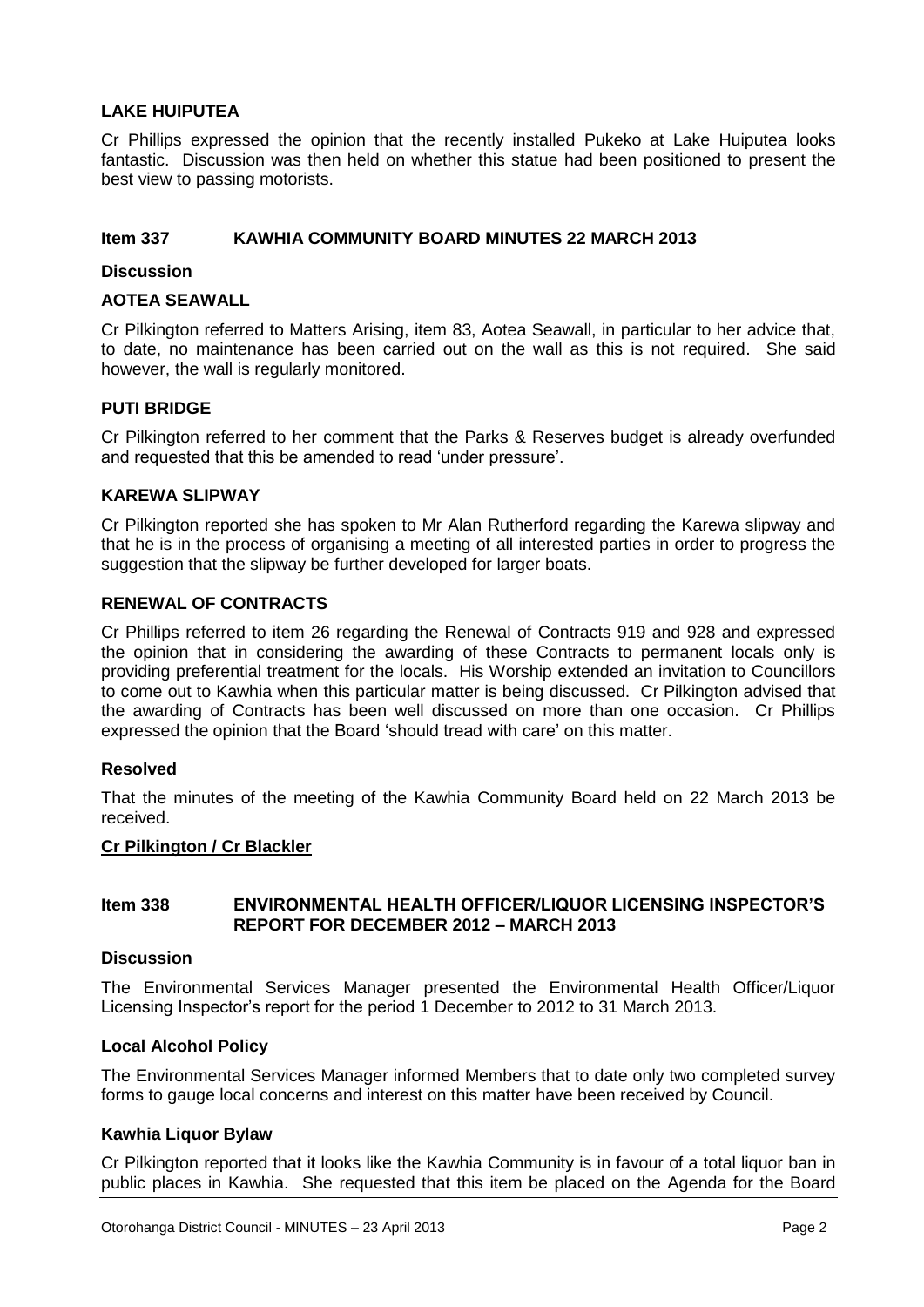meeting to be held on 24 May 2013. Cr Pilkington further reported that Kawhia's Police Constable is completely in favour of a total ban. She said it would be proposed to introduce a total ban over the defined area that currently applies. His Worship suggested that the total ban over the defined area that currently applies. Otorohanga Community Board could also look at introducing a liquor ban in public places within the Otorohanga Community. It was agreed that the suggestion be discussed with the Otorohanga Police to ascertain their thoughts.

#### **Resolved**

That the Environmental Health Officer / Liquor Licensing Inspector's report for 1 December 2012 to 31 March 2013 be received.

#### **Cr Phillips / Cr Baxter**

#### **Item 339 PLANNING REPORT FOR JANUARY TO MARCH 2013**

#### **Discussion**

The Environmental Services Manager summarised a report on Resource Consents granted under delegated authority for the period 1 January to 31 March 2013.

#### **Resolved**

That the Planning Report for January to March 2013 be received.

#### **Cr Baxter / Cr Blackler**

#### **Item 340 DISTRICT BUILDING CONTROL OFFICERS REPORT FOR JANUARY TO MARCH 2013**

#### **Discussion**

The Environmental Services Manager summarised the District Building Control Officer's quarterly report on Building Consents granted. He confirmed that there has been a considerable downturn in the Building Consents granted compared to the corresponding period last year.

#### **Resolved**

That the District Building Control Officer's report for January to March 2013 be received.

#### **Cr Pilkington / Cr Prescott**

#### **Item 341 DRAFT ANNUAL PLAN 2013/14**

#### **Discussion**

The District Accountant attended the meeting and summarised the Draft Annual Plan 2013/14. Members were circulated with an amended copy of the Draft Plan. The Finance & Administration Manager highlighted changes from the original document, these being –

- 1. Wintec rental Turongo Street building sold however, the income has still been retained.
- 2. The proposed appointment of another staff member, Organisation / Community Development Manager, has been included.
- 3. Used half of the salary which is allocated for an Engineering Manager for the above position.
- 4. Penalties on metered water income.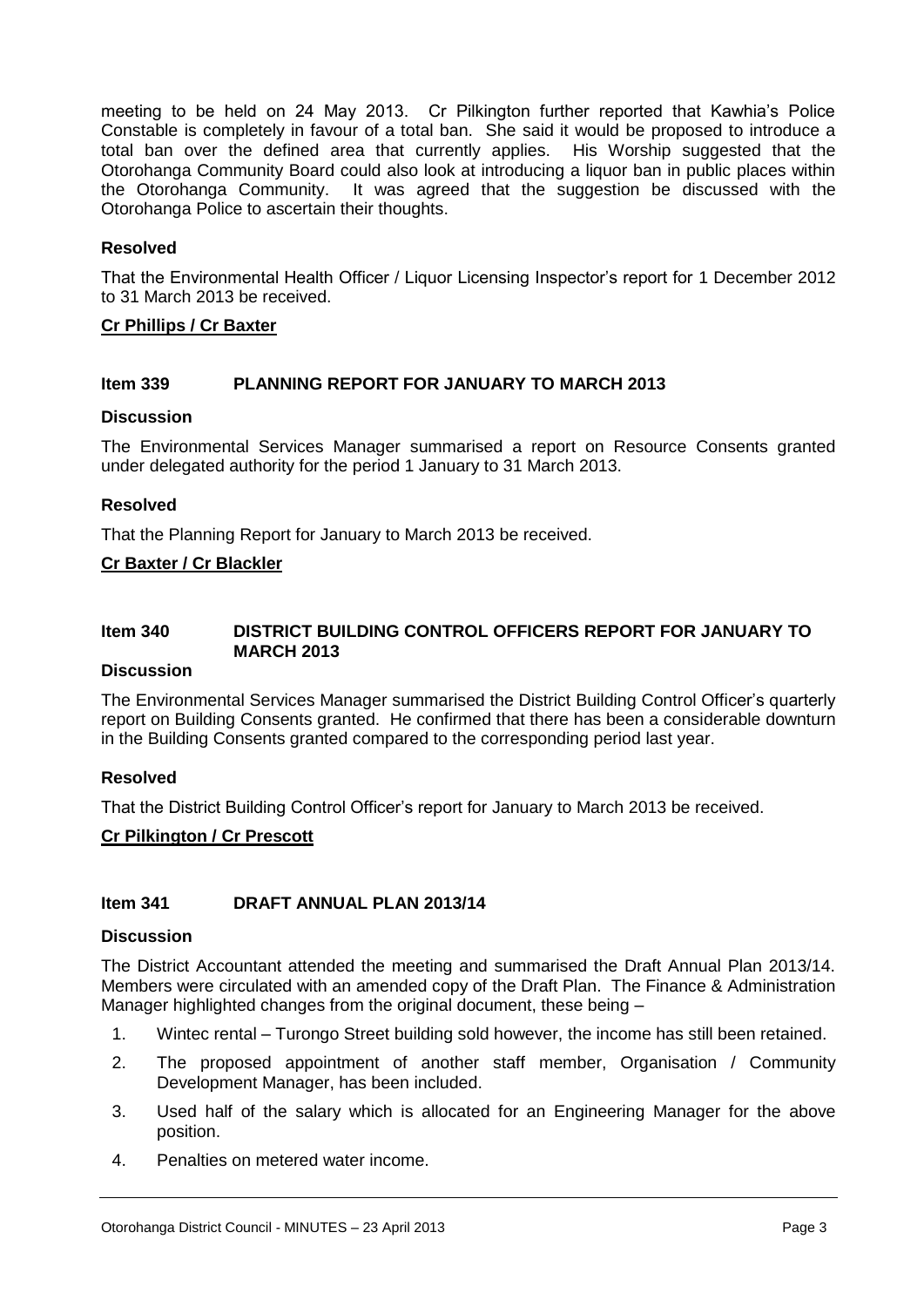Members were informed that every rateable property will incur a rate increase under 3 percent over all the District including both Communities.

Cr Blackler referred to the Civil Defence activity and advised that due to the Waikato Valley Group being disbanded, the Waipa District Council has been charged with setting up a Civil Defence service between the remaining three Councils, Waipa, Waitomo and Otorohanga. She said it is the intention that the cost involved will be evenly split between the three Councils which she felt was not fair. Cr Blackler expressed the opinion that consideration should be given to 50 percent of the costs being met by Waipa and 25 percent each to both Waitomo and Otorohanga. His Worship informed Members that Council has a legislative obligation to ensure 'something' is in place for this activity. The Environmental Services Manager advised that it is proposed for a suitable Civil Defence person to spend an equal amount of time with each Council. He said Waipa has a dedicated person currently in place. Cr Pilkington suggested more discussion be held on the proposed split of costs and for Members to inform the Environmental Services Manager of their thoughts to enable him to take these back to the working group.

#### **ROADS & FOOTPATHS**

In reply to Cr Pilkington's query regarding \$55,000 being spent on operating expenditure for footpaths, the Engineering Manager advised this sum includes maintenance work not just capital.

#### **PENALTIES ON WATER CHARGES**

The Finance & Administration Manager reported that a 10 percent penalty is charged on overdue rate installments of which there are two per year. He advised that water by meter charges are levied under the Rating Act but invoiced out separately. He said water meters are read twice a year however, currently no penalty is being charged on overdue amounts. He suggested that consideration be given to introducing a 10 percent penalty on any portion of the charge for the supply of water, as separately invoiced, that is not paid by the 20th of the following month it is invoiced. Cr Blackler expressed the opinion that such a proposal would need to be considered, in the first instance, by the various water supply committees. His Worship agreed that it would be desirable to obtain a governance decision from the relevant Committees.

Following further discussion it was agreed that the proposal remain within the Annual Plan but it not be applied until a response is received from the various Rural Water Supply Committees.

#### **FEES & CHARGES**

The Environmental Services Manager made reference to the percentage increase of fees required for regulatory services under the funding review. The Chief Executive advised that in considering an increase in these fees, the principle of user pays should apply.

Cr Blackler suggested that consideration be given to increasing the current pound fees. Following discussion it was agreed that these be increased 10 percent for all animals impounded.

His Worship extended thanks to Councillors, Management and staff for their prudent management of Council's accounts.

The Finance & Administration Manager reported that a loan of \$3M has been renewed at an interest rate of 4.2 percent for 5 years which would provide a saving of approximately \$100,000 in interest per year.

#### **Resolved**

**That** 

- 1. The Draft Annual Plan for 2013/14, as amended, be approved,
- 2. Submissions be heard at the Council meeting to be held 4 June 2013

#### **Cr Blackler / Cr Prescott**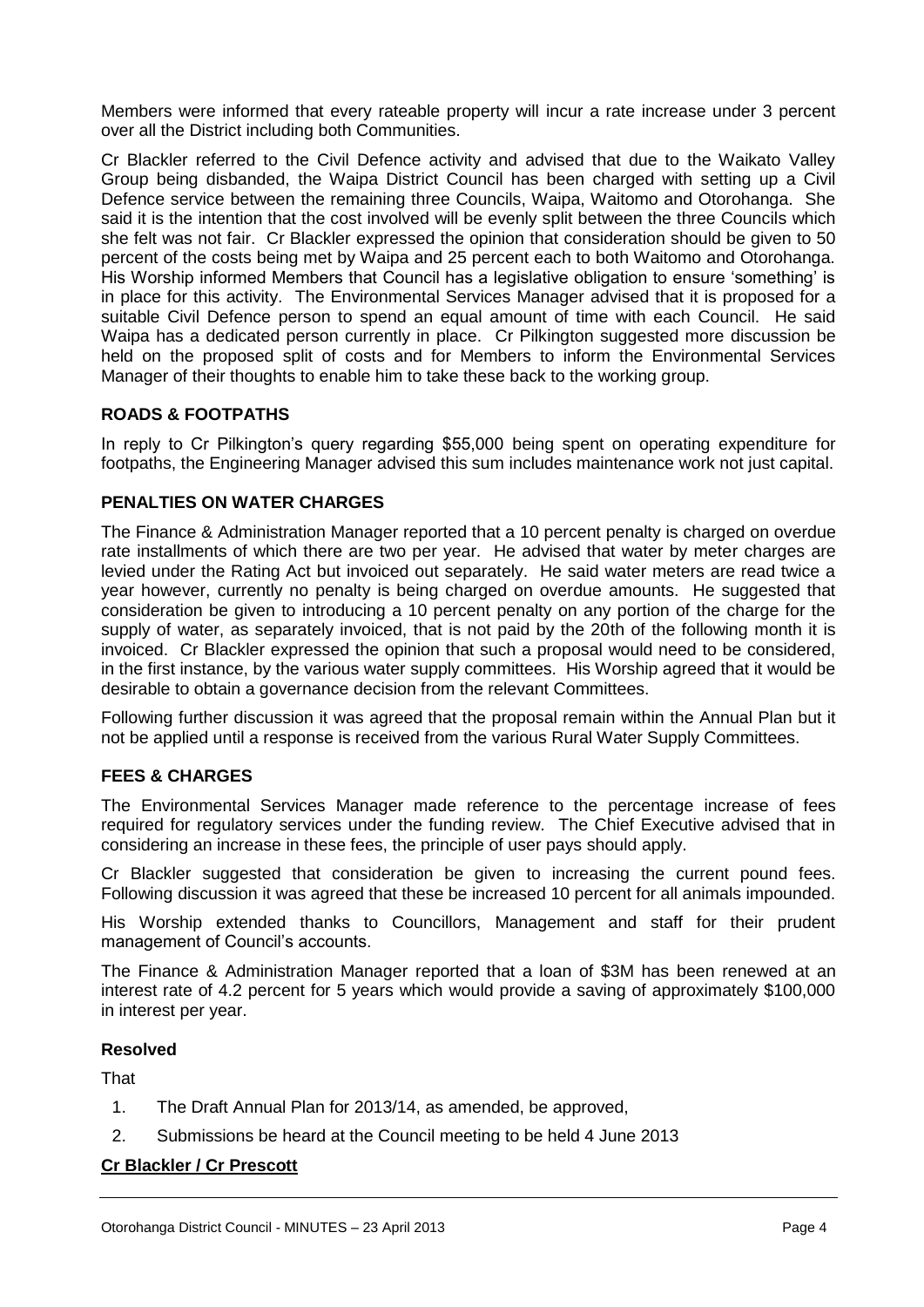#### **Item 342 ROAD LEGALISATION PART TE TAHI ROAD SO 460937**

#### **Discussion**

The Engineering Manager presented a report advising that Council has documents requiring consent to the legalising of part of Te Tahi Road, being the right hand side from 400 to 700m, being the 300m from the bridge. The Consent relates to land to be acquired for road and involves property owners JM Smith and R Lentge-Smith and TM & SM Wright.

#### **Resolved**

- 1. The Otorohanga District Council hereby consents to the Minister of Land Information declaring:
	- a. Pursuant to Sec 114 of the Public Works Act 1981 the land described in the **First Schedule** below being declared road and vested in the Otorohanga District Council.

#### *South Auckland Land District – Otorohanga District*

| <b>First Schedule - Land to be Declared Road</b> |                 |           |                                       |  |  |  |
|--------------------------------------------------|-----------------|-----------|---------------------------------------|--|--|--|
| Area                                             | Description     | Title     | Owners                                |  |  |  |
| 94m <sup>2</sup>                                 | Sec 3 SO 460937 | SA67C/878 | <b>JMD Smith</b><br>R Lentge-Smith    |  |  |  |
| 37 <sup>2</sup>                                  | Sec 4 SO 460937 | SA71A/916 | TM & SM Wright<br>O'Shea Trustees Ltd |  |  |  |

2. The Mayor and Chief Executive of Otorohanga District Council be authorised to sign and seal any documentation necessary to legalise plan SO 460937, subject to further discussion of the Section 115 Certificate with Mr Peter Cotter.

#### **Cr Baxter / Cr Phillips**

#### **Item 343 ROAD LEGALISATION PART SIRCOMBE ROAD SO 45419**

#### **Discussion**

The Engineering Manager summarised a report advising that Council has documents requiring consent to the legalising of part of Sircombe Road, being the first 1.5km from Rangiatea Road involving property owners Walters Holdings 2008 Ltd and BJ & VE Southall. He said the Consent relates to land to be acquired for road and severances and road to be stopped and vested in adjoining properties.

#### **Resolved**

That

- 1. The Otorohanga District Council hereby consents to the Minister of Land Information declaring:
	- a. Pursuant to Sec 114 of the Public Works Act 1981 the land described in the **First Schedule** below being declared road and vested in the Otorohanga District Council.
	- b. Pursuant to Sec 116 and 117 of the Public Works Act 1981 the road described in the **Second Schedule** below being stopped and vested in the adjoining properties by way of amalgamation with the title listed and being subject to existing mortgages recorded on the title.
	- c. Pursuant to Sec 119 of the Public Works Act 1981 the land described in the **Third Schedule** below being taken for severance from Walters Holdings Ltd and vested in BJ & VE Southall.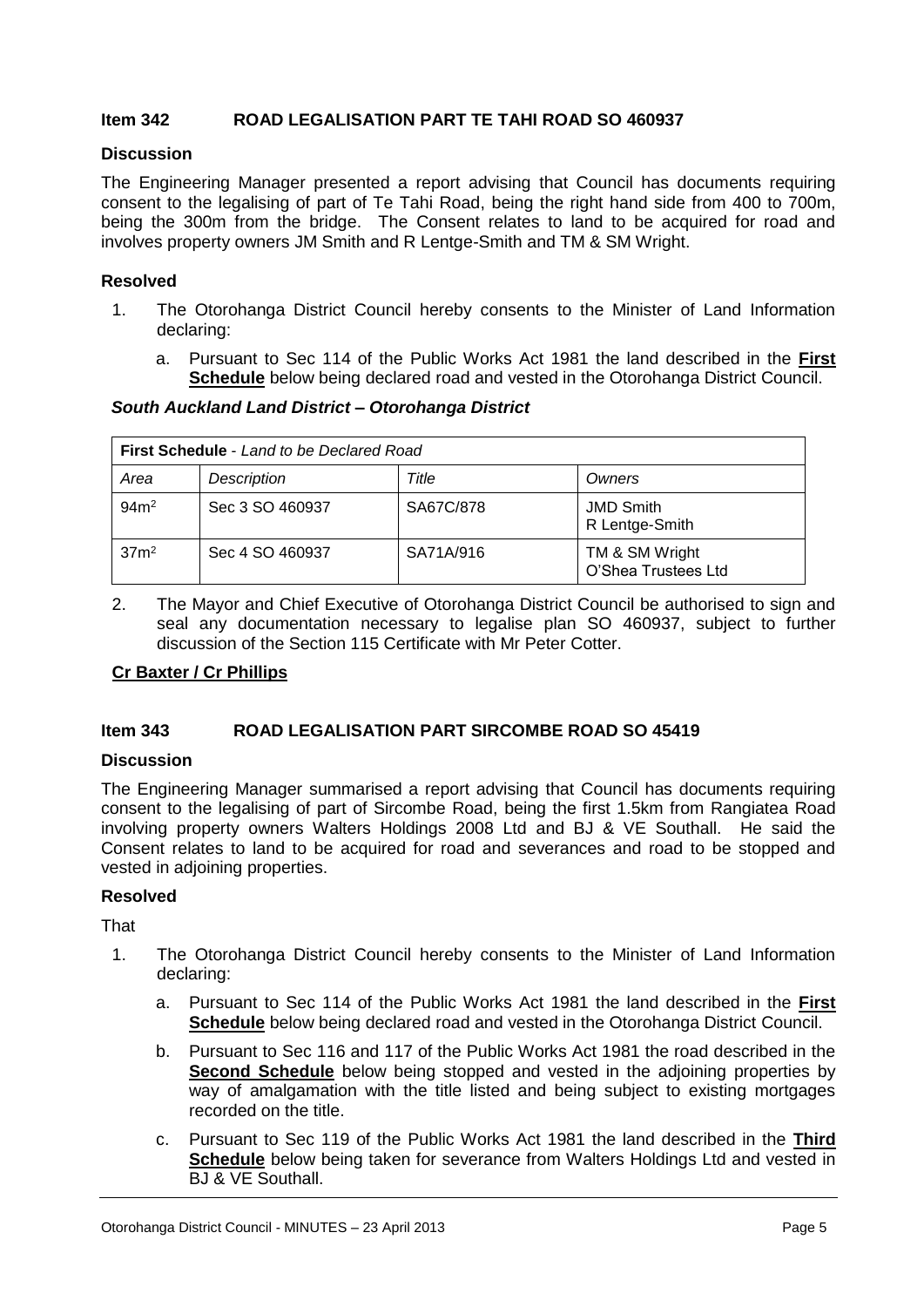| <b>First Schedule</b> - Land to be Declared Road                                        |                                                  |                         |                             |  |  |
|-----------------------------------------------------------------------------------------|--------------------------------------------------|-------------------------|-----------------------------|--|--|
| Area                                                                                    | Description                                      | Title                   | Owners                      |  |  |
| 627m <sup>2</sup>                                                                       | Marked 24.8p on SO<br>45419                      | CFR 267238              | <b>BJ &amp; VE Southall</b> |  |  |
| $3811 \text{ m}^2$                                                                      | Marked 6.9p, 0-1-31.6, 0-<br>1-32.2 on SO 45419  | <b>CFR SA1112/278</b>   | <b>Walters Holdings</b>     |  |  |
| $2271m^2$                                                                               | Marked 4.8p, 34.7p, 0-1-<br>10.3 on SO 45419     | <b>CFR SA212/297</b>    | <b>Walters Holdings</b>     |  |  |
| 2600m <sup>2</sup>                                                                      | Marked 0-2-22.8 on SO<br>45419                   | CFR SA713/143           | <b>Walters Holdings</b>     |  |  |
| 98m <sup>2</sup>                                                                        | SO.<br>3.9 <sub>p</sub><br>Marked<br>on<br>45419 | CFR 267237              | <b>Walters Holdings</b>     |  |  |
| Second Schedule - Road to be Stopped and Vested by Amalgamation in Adjoining Properties |                                                  |                         |                             |  |  |
| Area                                                                                    | Description                                      | Title                   | Owners                      |  |  |
| 4289m <sup>2</sup>                                                                      | Marked 0-2-08.3, 0-2-01.3<br>on SO 45419         | CFR 267238              | <b>BJ &amp; VE Southall</b> |  |  |
| 422m <sup>2</sup>                                                                       | Marked<br>17.5p on<br>SO.<br>45419               | <b>CFR SA1112/278</b>   | <b>Walters Holdings</b>     |  |  |
| 3232m <sup>2</sup>                                                                      | Marked 0-3-07.8 on SO<br>45419                   | <b>CFR SA212/297</b>    | <b>Walters Holdings</b>     |  |  |
| 336m <sup>2</sup>                                                                       | $13.3p$ on<br>SO  <br>Marked<br>45419            | <b>CFR SA713/143</b>    | <b>Walters Holdings</b>     |  |  |
| Third Schedule - Land to be Taken for Severances and Amalgamated with CFR 267238        |                                                  |                         |                             |  |  |
| Area                                                                                    | <b>Description</b>                               | From (Owner)            | To (Owner)                  |  |  |
| 1287m <sup>2</sup>                                                                      | Marked 32.8p and 18.1p<br>on SO 45419            | <b>Walters Holdings</b> | <b>BJ &amp; VE Southall</b> |  |  |

#### *South Auckland Land District – Otorohanga District*

- 2. The Mayor and Chief Executive of Otorohanga District Council be authorised to sign and seal the Consent as Caveator related to the Caveat Council held on titles CFR 267237 and CFR SA212/297 being Walters Holdings (2008) Ltd related to the stock underpass on this section of Sircombe Road.
- 3. The Mayor and Chief Executive of Otorohanga District Council be authorised to sign and seal any documentation necessary to legalise plan SO 45419.

#### **Cr Johnson / Cr Phillips**

#### **Item 344 ODC MATTERS REFERRED FROM 2 APRIL 2013**

#### **NZTA – REVIEW OF FUNDING ASSISTANCE RATE (FAR)**

The Engineering Manager referred to an email he had forwarded to Councillors providing a draft submission for forwarding to NZTA on the review of the FAR for roading, to retain the status quo. He said the submission is along a similar vein to that of the Regional Transport Committee.

It was agreed that all items on Matters Referred have been attended to and therefore they can be deleted.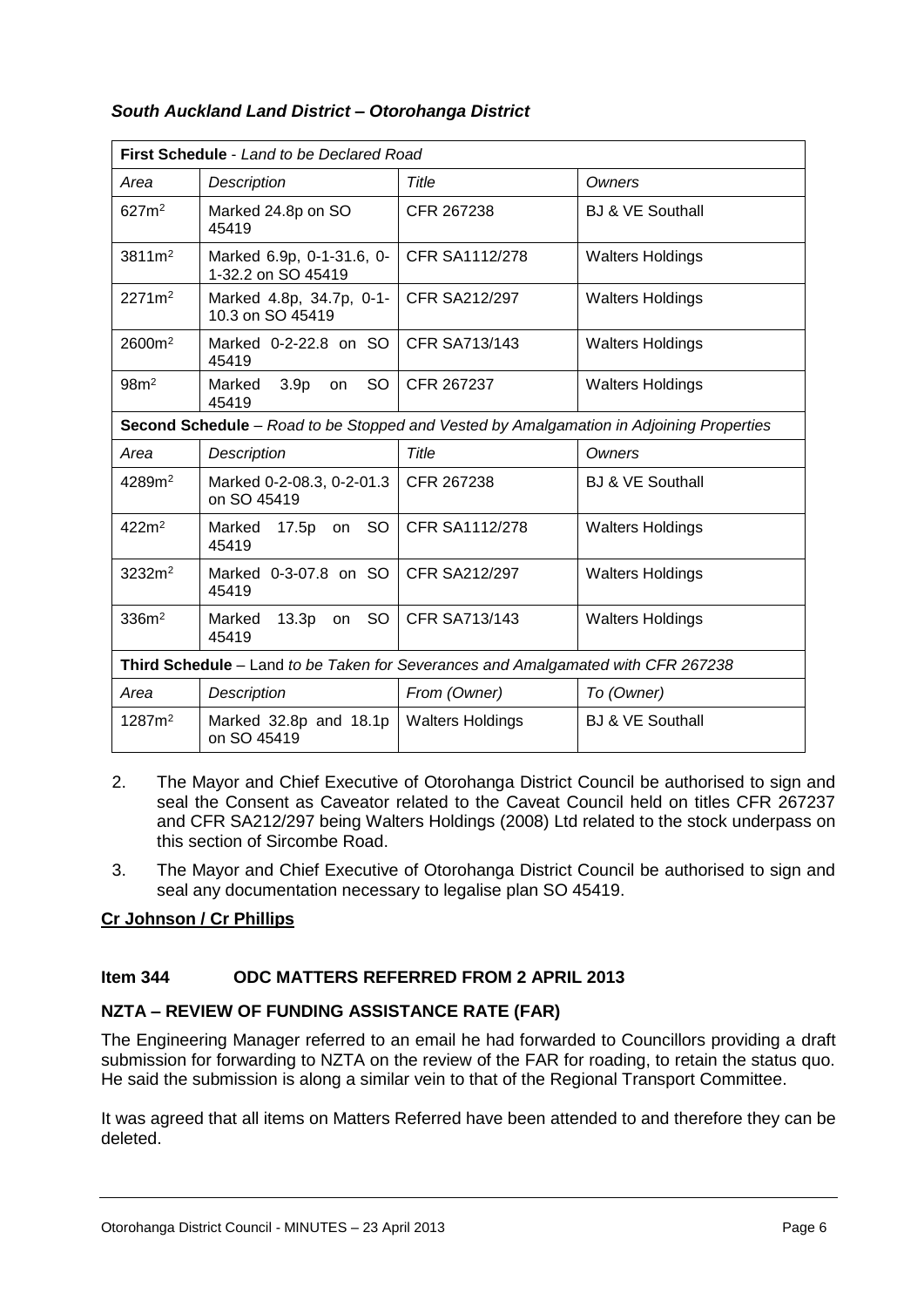#### **GENERAL**

#### **SEWERAGE DISCHARGE**

Cr Prescott referred to the previous problems associated with the sewerage discharge facility on the Main North Road to which disposal trucks connect onto. He queried whether this matter had been followed up. The Engineering Manager replied that he has spoken to the Services team however, he will follow the matter up again.

#### **SECURITY – NOISE CONTROL**

Cr Prescott queried the hours of noise control undertaken by the local Security Officer. The Environmental Services Manager replied he understood the Security Officer is responsible for noise control seven days a week from 9.00pm to 5.00am. Cr Prescott expressed concern over a particular issue. The Environmental Services Manager undertook to follow up on the issue however, he said he would like to see a comprehensive review undertaken of the Security Patrol within the Otorohanga Community. His Worship advised that the Otorohanga Business Association controls the Service, Council has an interest due to its administration of the Contract.

#### **MITRE 10 PROPERTY**

Cr Prescott reported that the boundary fence on Mitre 10's property is still propped up. The Engineering Manager replied that Council had agreed to contribute half of the costs incurred in reinstating the fence. He undertook to follow the matter up.

Cr Prescott referred to a proposed gate to be installed in the fenceline and advised that he had left this matter up to the property owner to approach the NZ Fire Service.

#### **KCB FORUM**

Cr Pilkington reported that the Kawhia Community Forum had met earlier this month with some progress being made and strategies prepared. She said the Forum had recommended a total liquor ban however, a further meeting of the Community is required to fine tune this issue before a public meeting proposed to be held in early May.

#### **WORLD WAR 1 LYCH GATE**

Cr Pilkington reported that His Worship and herself had attended the dedication of the restored WW1 Memorial lych gate at the Anglican Church. She said an excellent job has been made of the restoration and it is a credit to all those involved.

#### **FUNDING ASSISTANCE RATE REVIEW**

Cr Blackler reported she attended a recent workshop on the Funding Assistance Rate (FAR) review and that the preferred option did not favour this District. She referred to the contribution this District makes and that the data produced is so unreliable. Cr Blackler expressed the need for new information to be provided as to what is actually coming off the farms.

#### **OTOROHANGA DISTRICT DEVELOPMENT BOARD**

Cr Baxter reported he had attended a recent meeting of the Otorohanga District Development Board which he found very enlightening and suggested other Members should attend when they get an opportunity.

#### **TE KAWA WEST CROSSROADS**

Cr Baxter referred to the recent re-sealing work carried out at the Te Kawa West crossroads and reported that the temporary signs were taken away too early thus creating a dangerous situation with loose chips.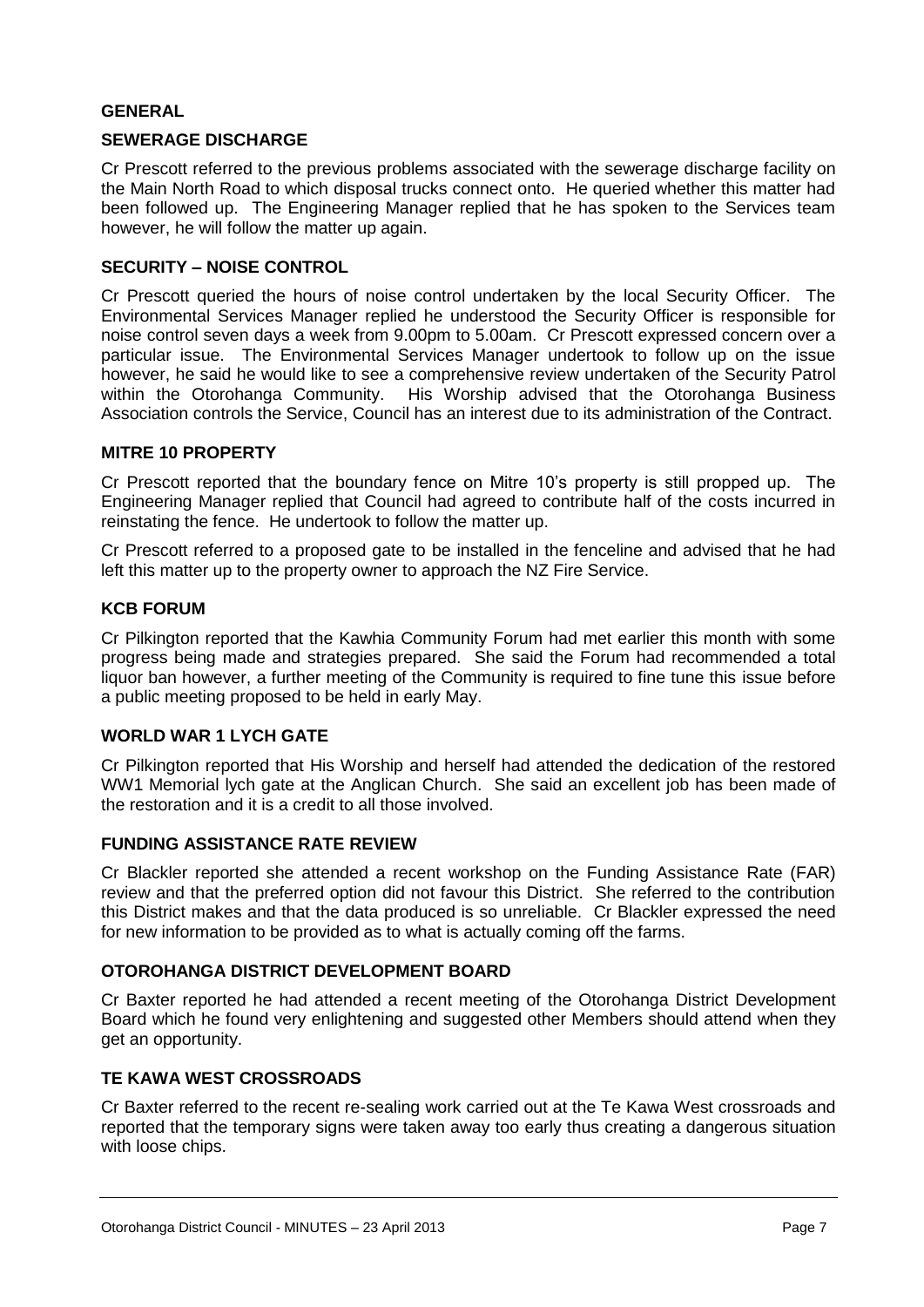#### **WAIPA DISTRICT COUNCIL – CYCLING VELODROME**

Cr Baxter referred to the \$1M grant from the Waipa District Council to the Cycling Velodrome project and presented a breakdown of this contribution from the Waipa District Council's perspective.

#### **RAUKAWA CHARITABLE TRUST BOARD – JOINT MANAGEMENT AGREEMENT**

The Environmental Services Manager reported he attended the first meeting of the Raukawa Charitable Trust Board to process the finalisation of a Joint Management Agreement in respect of that section of the Waikato River that lies within the Otorohanga District. He said the Trust Board wish for the Joint Management Committee to remain to assist in building dialogue between the interested parties. The Environmental Services Manager advised that they will have an annual meeting which will tie in with Council's Agenda with submissions through the Annual Plan.

#### **HAMILTON AIRPORT**

His Worship advised that an interim Director has been appointed to the Hamilton Airport Ltd. He said there appears to be tension within the group of owners and that Shareholders are frustrated with the current Board, in particular not identifying opportunities for the airport.

#### **LOCAL GOVERNMENT NZ 2013 CONFERENCE**

His Worship informed Members that the LGNZ Conference is to be held in Hamilton 21-23 July 2013.

#### **ZONE 1 & 2**

His Worship advised that Otorohanga will be hosting the Zone 1 & 2 meeting on 17 May 2013.

#### **ANZAC DAY**

His Worship reminded Members of the ANZAC Day commemorations to be held this Thursday in Otorohanga and Kawhia.

#### **RESEALS CONTRACT**

The Engineering Manager reported that the reseals Contract was commenced approximately three weeks ago with the first weeks work being undertaken in suitable weather. He said however, with the recent rain, the Contract work is only approximately half way through and it is hoped that the weather will turn to allow the sealing to continue. He said should there be adverse weather conditions then this work may be deferred.

#### **Item 345 WATER SERVICES DISASTER INSURANCE CONFIDENTIAL**

#### **MOTION TO EXCLUDE THE PUBLIC**

"THAT the Otorohanga District Council, pursuant to Section 48, Local Government Official Information and Meetings Act 1987, resolves that the public be excluded from the following parts of the proceedings of this meeting.

This resolution is made in reliance on Section 48(1)(a) of the Local Government Official Information and Meetings Act 1987 and the particular interest or interests protected by Section 6 or Section 7 of that Act or Section 6 or Section 7 or Section 9 of the Official Information Act 1982, as the case may require, which would be prejudiced by the holding of the whole or the relevant part of the proceedings of the meeting in public."

#### **Cr Baxter / Cr Pilkington**